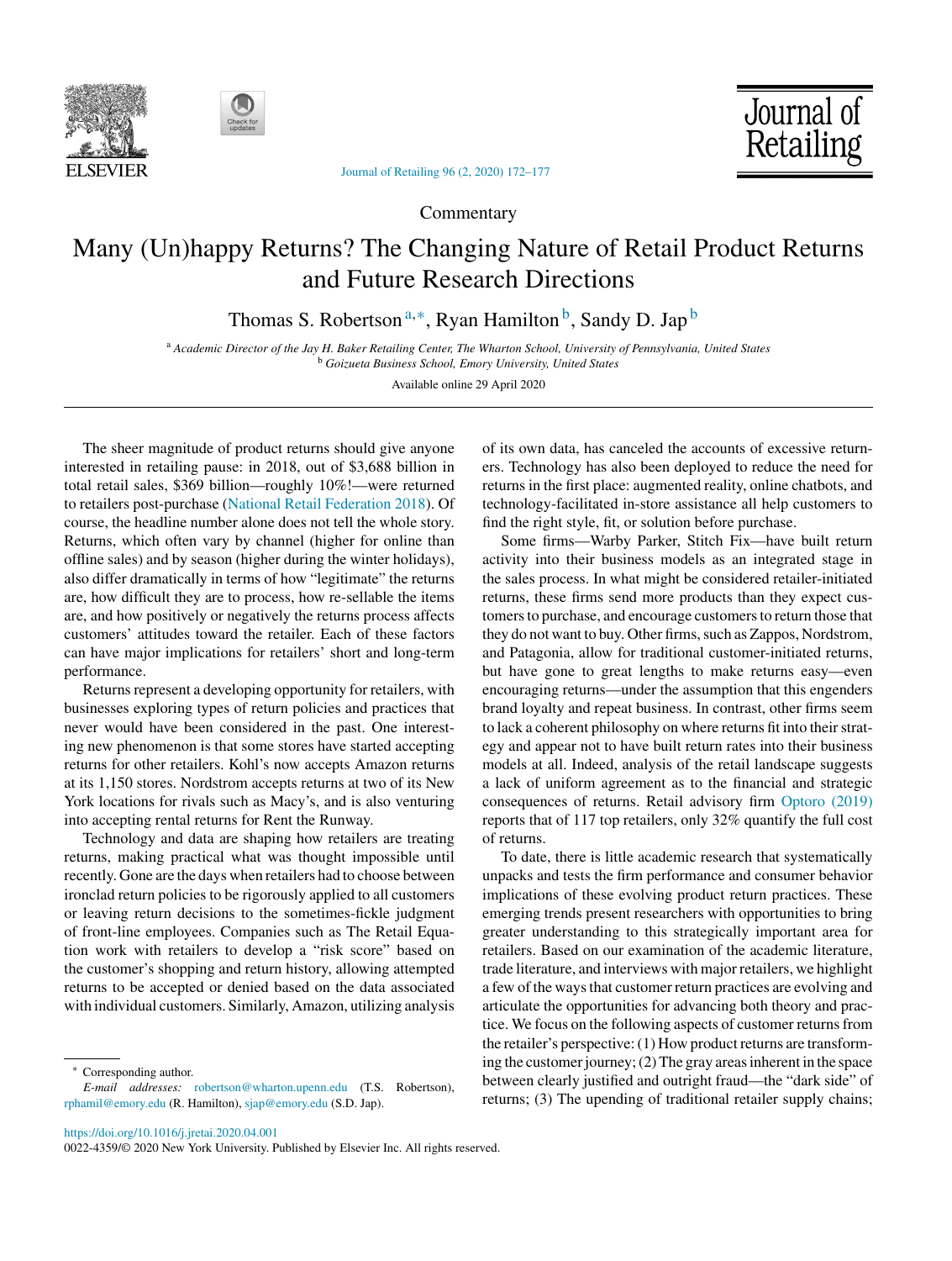(4) The ways consumers are responding to easy product returns practices; and (5) How product returns practices affect retailers' reputations. These questions represent a range of important directions for assembling a body of work on retailer-initiated and customer-initiated return behaviors and processes. Ultimately, these might serve to improve the performance of return forecasting models, illuminate optimal go-to-market strategies and distribution processes in the evolving, technology oriented marketplace that characterizes retailing today.

### **Returns and the Customer Journey**

That marketers might benefit from articulating the steps that take a potential customer from initial motivation through purchase and beyond, is an old idea in the midst of a renaissance. Dating back at least as far as the late 1800s with what would eventually become the AIDA model (Awareness, Interest, Desire, Action), customer journey frameworks in all varieties have remained a staple of both textbooks and consulting frameworks. Recently, they have become the focus of academic research once again.

Over time, customer journey frameworks have evolved to include more post-purchase stages and journeys that are explicitly cyclical and iterative. But product returns have never, to our knowledge, been explicitly included as a stage in a major customer journey model. This exclusion represents a strategic blind-spot for marketers. Increasingly, product returns are a major part of the customer journey. Returns can facilitate cycling back to earlier stages in the journey, or can become part of the story—positive or negative—that the customer later tells friends or posts to review apps.

Returns can even break down the traditional meaning of stages in the customer journey. Journey models vary in their particulars, but nearly all are anchored in a purchase decision as the nexus of the model: purchase is the destination, and anything that comes after is considered relevant only to the extent that it leads to another purchase, either from that customer or, via word of mouth, from other customers. However, as customers increasingly use returns strategically (e.g., ordering several sizes or colors of an article of clothing to see which fits and looks best), the status of the purchase as a destination is eroded. Alternatively, there are cases where returns might serve as a motivator or as a source of information toward the final purchase. From a strategic perspective, return policies can determine whether a return leads to abandonment, whether the consumer starts a new journey toward purchase with another retailer, or whether it results in an exchange, a type of re-purchase that can lead to potential satisfaction and advocacy.

We suggest that researchers and managers would be welladvised to include returns as a stage in their customer journey models and to explore the ways returns interact with the other stages of the journey. One way to think of returns might be as a post-purchase stage that is set apart from the customer journey, but that serves as a conduit back to other stages on the journey (see [Fig.](#page-2-0) 1). For example, a customer's experience with returning an item could route him or her to an Advocacy/Word of Mouth stage, where they tell others about the wonderful or terrible experience they had returning something to a particular retailer. Alternatively, a return that resulted from a deficient product could be the impetus to begin a new journey, returning the customer to the Information Search stage, so they can try again to find something that will meet their needs. Returns might also lead customers to a different retail experience—if, for example, items that were purchased online are returned to a store. Increasingly, purchase-then-return serves as a part of the Information Search stage, as some consumers buy products with the intention of returning them after they have gathered enough information to make a more informed final purchase decision later.

In the days when purchases were mostly final, it was safe for retailers to ignore returns. As norms change and returns become more common, return policies gain strategic importance. How customer returns interact with other stages in the customer journey remains largely unexplored in academic research.

## **The Dark Side of Returns**

We suggest that it is useful for both retailers and marketing scholars to think of product returns as occurring on a spectrum. At one end are returns that are completely justified: merchandize that arrives damaged or missing parts, or that is substantively different from what was ordered. At the other end is outright fraud or theft: walking into a store with a receipt, picking up an item from the shelf and walking over to the returns counter. Between these extremes are behaviors that vary in the degree of potential deception and misrepresentation.

Although both customers and retailers likely recognize the shades of gray that exist in return behavior, we anticipated they might differ in terms of how bad some behaviors were considered to be. To examine this divergence, we asked 104 undergraduates at the University of Pennsylvania and 30 executives attending a retailing conference to rate the appropriateness of ten hypothetical product return scenarios. As can be seen in [Table](#page-2-0) 1, there was general agreement about the (in)appropriateness of the scenarios toward the extremes of the spectrum. Interestingly, there was a stark difference of opinion in what we labeled the moderately acceptable cases, with students rating those scenarios as significantly less problematic than retailers.

The data presented here, although hardly definitive, are evocative, raising a number of potential questions for future research. Assuming this pattern of data holds: How do consumers justify seemingly straightforward deceptions when they return products? Conversely, what leads retailers to be out of step with the opinions of (some of) their customers when it comes to the appropriateness of return behaviors? What contextual factors, retailer characteristics, and managerial actions would make deceptive return behaviors seem less acceptable to consumers? How should return policies be specified in order to minimize fraudulent return behavior? How does the behavior of retail personnel deter or enhance consumer engagement in these activities? Especially important to investigate and understand are those returns that occur in the areas where the norms and expectations of customer and retailer diverge.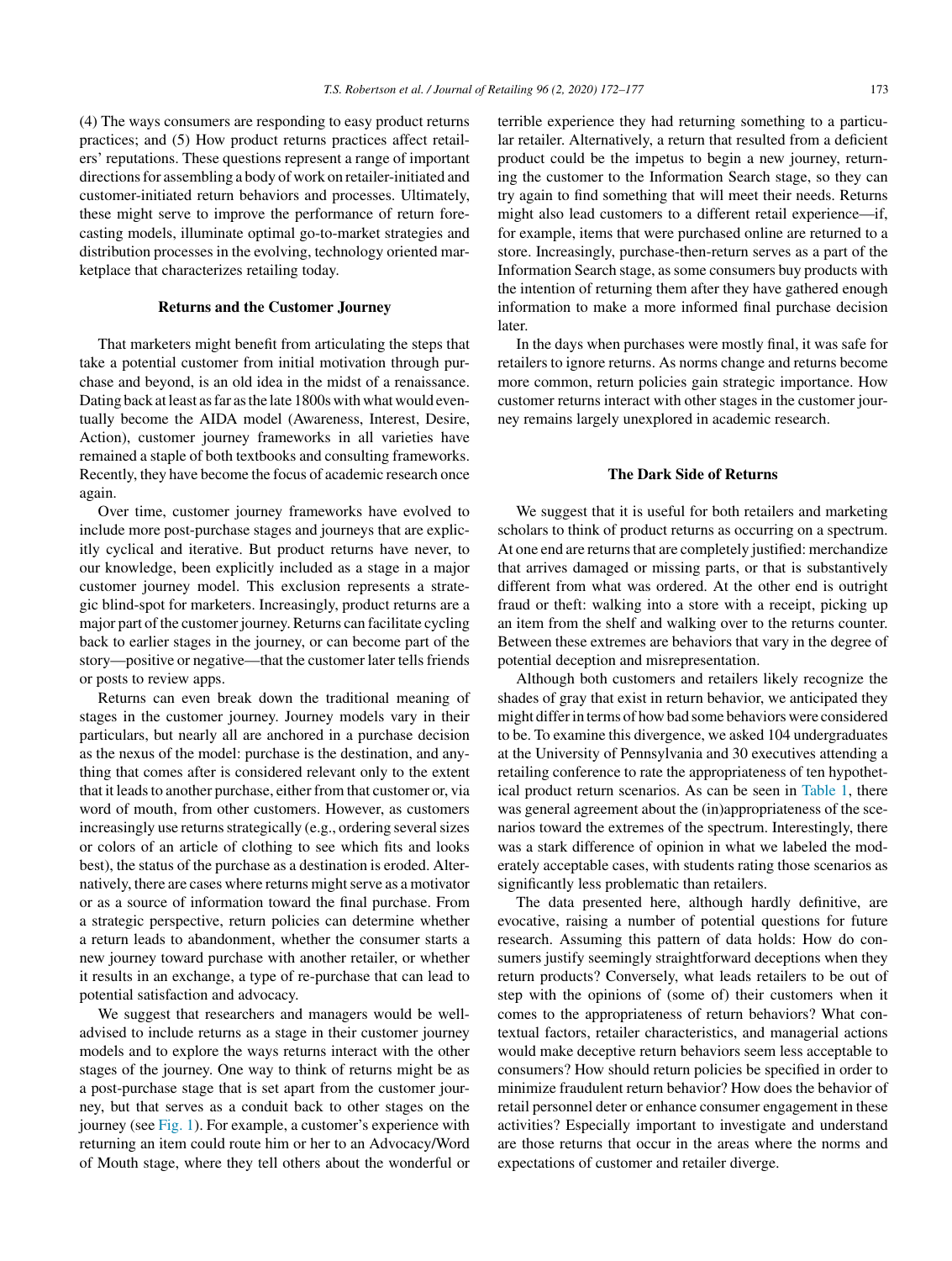<span id="page-2-0"></span>

Fig. 1. Returns and the customer journey. Note.—Product returns represent a frequently neglected stage in customer journey maps. Returns can send a customer back to earlier stages in the customer journey, as well as influence how customers subsequently talk about a retailer to other customers.

Table 1

Disagreement between retailers and customers about what constitutes acceptable return behavior.

| Return behavior                                                                                                                                     |                 | Acceptability |        |  |
|-----------------------------------------------------------------------------------------------------------------------------------------------------|-----------------|---------------|--------|--|
|                                                                                                                                                     | <b>Students</b> | Retailers     | Sig.   |  |
| Mild                                                                                                                                                |                 |               |        |  |
| You buy a set of china, but discover that several plates are chipped. You return the plates.                                                        | 1.20(0.79)      | 1.00(0.00)    |        |  |
| You buy a sweater, but decide you do not like it and return it.                                                                                     | 1.36(.95)       | 1.53(0.97)    |        |  |
| Moderate                                                                                                                                            |                 |               |        |  |
| While in college, you return a textbook after photocopying four short cases that you need from the book.                                            | 2.47(1.39)      | 4.33(1.75)    | ***    |  |
| When showing your house for sale, you buy throw pillows and comforters and then return them after your house sells.                                 | 2.80(1.52)      | 4.53(1.57)    | ***    |  |
| You buy an electronics device, cannot figure out how to work it, so you say it is defective and ask to return it.                                   | 3.47(1.54)      | 4.27(1.36)    | $\ast$ |  |
| You buy an item on eBay and return it to a store that has lifetime guarantees of full refunds.                                                      | 3.68(1.87)      | 4.80(1.87)    | **     |  |
| You buy a formal outfit, tuck the tags in when you wear it to a wedding, and return it.                                                             | 3.70(1.74)      | 5.33(.92)     | ***    |  |
| You buy a video camera to take photos at a friend's wedding and then return it.                                                                     | 3.90(1.53)      | 5.37(1.10)    | ***    |  |
| Extreme                                                                                                                                             |                 |               |        |  |
| You buy a coffee maker, use it for a few weeks, then decide you do not like it. You return it claiming it is defective.                             | 4.62(1.17)      | 5.03(1.67)    |        |  |
| You buy a pair of pants, decide you do not like them, and threaten to complain about the brand on social media<br>unless the store takes them back. | 4.61(1.46)      | 4.67(1.58)    |        |  |

NOTE.—Acceptability of return behavior was measured on a 6-point scale anchored by 1 = acceptable behavior and 6 = not acceptable behavior. Mild, Moderate, and Extreme behaviors were categorized by the authors, post hoc, based on the responses of the student sample. Standard deviations in parentheses. Significance determined by MANOVA: \* *p* < .05; \*\* *p* < .01; \*\*\* *p* < .001.

Research that provides retailers insights into how customers understand the boundaries between acceptable and unacceptable returns behavior could help them craft more informed return policies and procedures. In an ideal world, retailers would be able to create perfectly calibrated return policies that accommodate all genuine requests and screen out all that represent customers seeking to take advantage of the company. Return policies are marketing tactics that can have major repercussions for customer value, competitive positioning, and profitability. These policies should never simply be turned over to the legal department. Instead, they must reflect the retailer's marketing strategy. We suggest that it is useful to think of return policies from the perspective of minimizing Type I or Type II errors. Instead of trying to balance on the knife's edge of granting every virtuous return request but screening out every vicious one, retailers should instead recognize that any policy is likely to lean either toward granting returns to customers whose claims don't justify them (Type I error) or denying returns to customers whose claims do (Type II error). The generosity of policies and the stringency of their requirements determine the way these errors are balanced, and must be aligned with the retailer's strategy. Research can help identify the conditions under which retailers would be well advised to minimize type I errors versus when it would be more advantageous to guard against type II errors in codifying their returns policies.

#### **Returns and the Supply Chain**

A fundamental implication of lenient return policies is the reversal of product flows from the customer back to the retailer, and ultimately upstream into the supply chain. The costs of dealing with returns are significantly higher than forward logistics because return processes can be logistically more complex, exception driven, and often suffer from inconsistent inventory policies. Returned products are by nature, less efficient to handle because of low spatial utilization, additional inspections, checks, and sorting processes that may need to be administered. All of these factors increase operational costs—in one casestudy, a fashion e-tailer spent about \$530 million on returns on sales of \$500 million ([Mondalek](#page-5-0) [2019\).](#page-5-0) Therefore, retailers must consider the upstream consequences of their return policies on key suppliers, who need to accommodate product returns and manage possible repair, refurbishment, and recycling costs.

To this end, there is scarce research that identifies how retailers and their suppliers should optimize the costs in logistics, handling, and coordination practices that arise from product returns. As an example, retailers and suppliers might jointly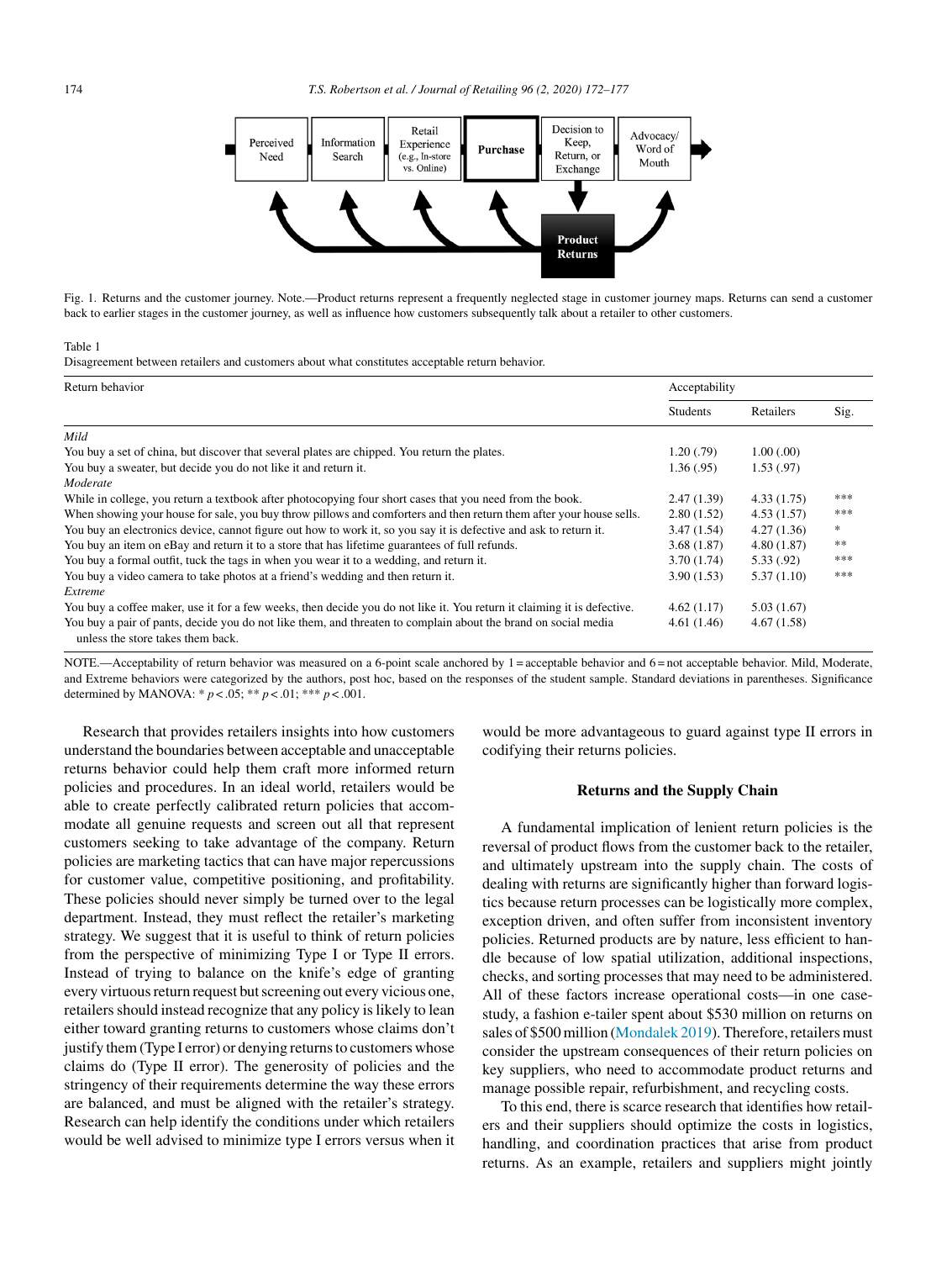develop a process that allows for quicker product repair, refurbishment, and ultimately resale to minimize the lost value due to being out of the market. It may be that a combination of contracts, collaboration, and joint investments would "grow the pie" of benefits between them.

In franchise systems, research on managing product returns is nonexistent. However, the issue can be a source of conflict, since franchisors earn a percentage of franchisee revenues, but franchisees are profit maximizing. So while the franchisor may determine the organization's return policies, the franchisee is the likely location that receives and handles product returns. In this case, who should bear the cost of such returns or how should it be shared?

Importantly, while retailers and their suppliers are rushing ahead with innovations to overcome these increasingly snarled two-way supply chains, research into the effectiveness of potential collaborative efforts lags behind. Past research in marketing has focused on full or partial return policies as related to discounting and promotional policies in the face of competition and information asymmetries. Important as that work has been in helping us understand returns as they were practiced at the time, we call on scholars to build on that work in exploring the recent changes in returns policies and practices.

Return policies can be used strategically to help manage demand uncertainty and can shift the burden of unsold, overstocked, or defective products to the supplier and create an incentive for retailers to maintain in-stock positions. For example, in the fashion sell-in to retailers, negotiation generally takes place as to the manufacturer's level of allowable returns or its participation in markdowns. These policies are a function to some degree of channel power and may involve cost sharing and behavior-based incentives. We suggest that additional research is needed to investigate alternative options for handling product returns. For example, it appears that the impact of returns on the supply chain is a function of the relationship between retailer and supplier: [Beitelspacher](#page-5-0) et [al.](#page-5-0) [\(2018\)](#page-5-0) finds that when salespeople respond to returns with relationship building behaviors, the retailer responds with fewer returns in the future, thereby reducing coordination and supply chain costs that can be substantial for both players.

More research is needed in this vein. Additional safeguarding mechanisms to be considered include retailer and supplier goal setting, better contracting practices, and tactics to create closer collaboration between retailers and suppliers. It may be that by developing trusting relationships, based on more effective information sharing and cross-functional coordination efforts, retailers and manufacturers can identify an upstream process that improves logistics and product handling costs, while improving their bottom lines. [Bernon](#page-5-0) [and](#page-5-0) [colleagues](#page-5-0) [\(2013\)](#page-5-0) describe the case of Vax Limited, a power tool supplier, which curbed poor return conformance in retail stores and spiraling return costs by implementing a call center to deal with customers directly and engaging in educational demonstrations with store staff.

Can these differences be resolved by creative contracting? Contracts could provide conflict resolution processes and assist in setting appropriate expectations for the role of returns in the retailer's go-to-market strategy. They could also specify how variances (e.g., excessive returns) in anticipated return volumes should be managed, liquidated, or in some cases, even destroyed. Contracting strategies might even encourage retailers and suppliers to identify creative and novel return policies that are financially optimal for both players instead of preventative contract clauses that emphasize penalties for poor performance, or early termination. And while different contract clauses are thought to result in distinct emotions, behaviors, and views of the relationship, there remains a paucity of empirical evidence as to the effectiveness of such negotiated contracts. And while it is widely accepted that contracting strategies might facilitate useful collaboration between retailers and their suppliers, the consequential impact of contracting efforts on systemwide efficiencies awaits empirical verification.

In summary, retail returns result in an upstream flow of goods that creates significant coordination and bargaining issues (and maybe even conflict) between a retailer and its suppliers. Research is needed on the optimal resolution and handling of risk allocation, inventory management, and product handling practices that arise from increased returns at retail.

#### **Are Retailers Training Consumers to Return?**

We started by noting the substantial financial impact of returns borne by retailers (and their suppliers). What we have not yet noted is that retailers may be exacerbating the problem. Retailers often assume that ease of customer returns encourages future sales and brand loyalty. However, empirical verification of this assumption is lacking. While this is likely to be true in some cases, it is also true that easy customer returns almost certainly encourage more returns.

Through retailer policies, procedures, and marketing efforts, consumers are being taught that returns are not to be exclusively limited to mistakes in shipping and accidentally purchasing the wrong size. We suggest that easy returns change the consumers' commitment level: purchases are no longer viewed as permanent and final. Instead, purchases become temporary, and decisions are no longer made in the store or on the website, but instead become fluid and intermediate, with the ultimate determination shifted to some point in the future when consumers make the final decision to keep or return an item already purchased.

Worse, this customer "training" also represents a collective action problem for retailers: a tragedy of the common-norms of returns. Where individual retailers may see a competitive advantage in providing more generous return policies than competitors, the end result may be a race that erodes profitability. A consumer need only shop at Zappos and Warby Parker so many times before they begin to expect to be able to engage in similar returns behavior at every retailer they shop.

Research could investigate the factors that speed or inhibit the changing of customer returns behavior. Some increasingly common retailer actions, such as including a preprinted return label with orders, may send subtle signals to customers encouraging returns—even in cases where returning the purchase might otherwise not have been considered. Also important would be exploring the implications for retailers who try to discourage returns. If a particular business model cannot accommodate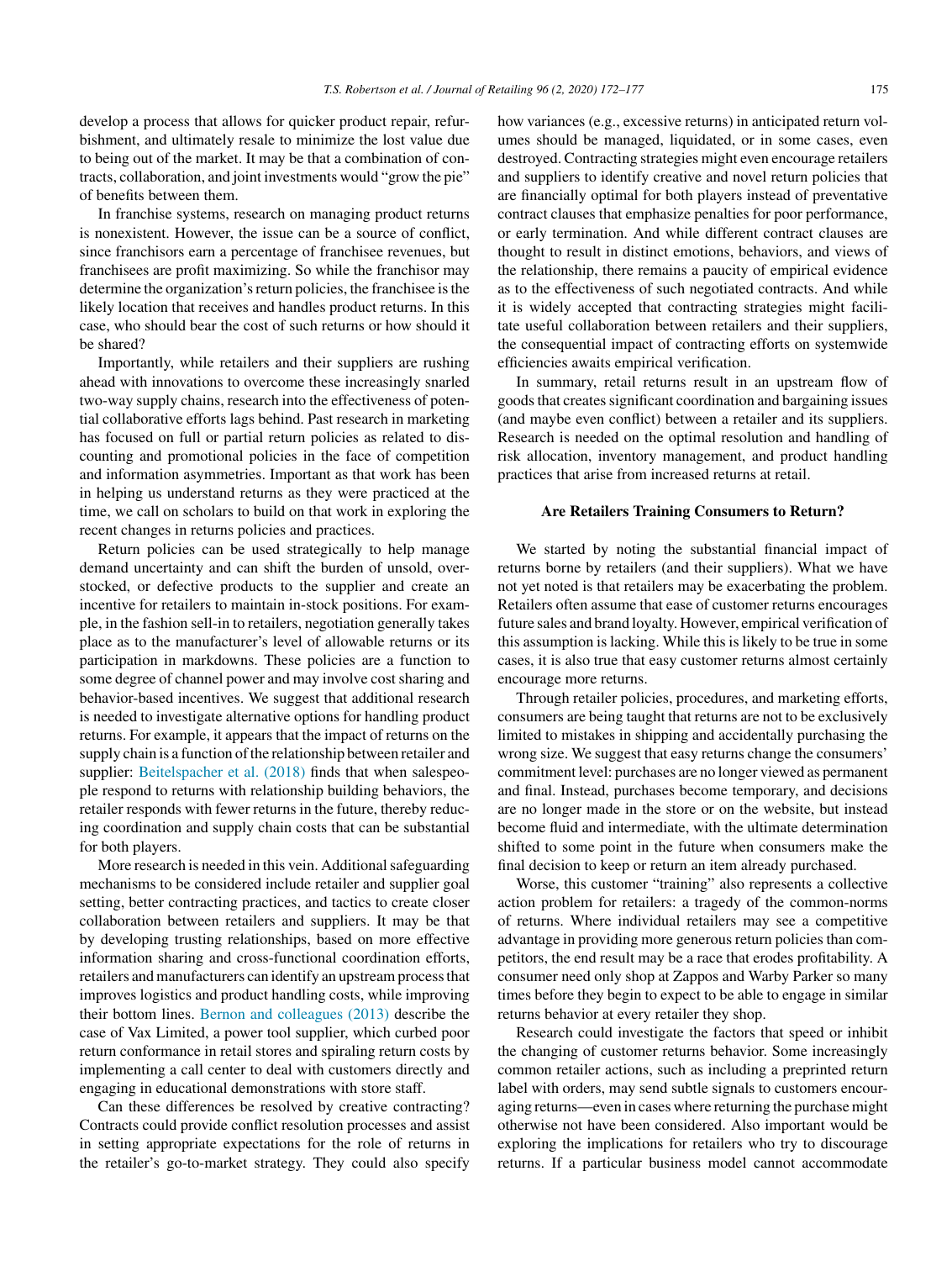<span id="page-4-0"></span>generous returns, what are the best ways for a retailer in a returnsfriendly marketplace to reduce returns without damaging the brand or evoking customer backlash?

## **Returns Inform Retailers' Reputations and Perceptions Among Customers**

Easy return policies come at considerable secondary costs for the retailer—financially, but also in terms of reputation. While some returns can be placed back into inventory, many are relegated to off-price channels or may wind up in landfills. It is estimated that returns generate 5 billion pounds of landfill waste each year [\(Optoro](#page-5-0) [2019\),](#page-5-0) creating a major environmental impact from the transportation, storage, and disposal of returned inventory.

From the point of view of prestige brands, returns that cannot go back into inventory pose a major brand reputation risk. Burberry received a major black eye when it was revealed that it was burning tens of millions of dollars of returned and unsold clothing—a practice they claimed was the industry standard. Prestige brands are caught in a bind: they do not want their images to be damaged by reaching broader segments of the population, nor do their luxury-seeking target customers want to pay top-dollar for less-than-pristine returned items. The conflicting consumer demands of brand exclusivity, responsive return policies, and environmental sustainability will only become more challenging for retailers to balance.

From this perspective, returns policies may be an important part of brand image management. Lax return policies may give retailers a reputation for great customer service, or may, indirectly, hurt the brand by painting it as environmentally irresponsible. Previous research has shown that consumers use a store's policiesto draw much larger inferences about the retailer. But green image, service image, and price image are likely just three of many aspects of brand image that potentially could be influenced by the type of returns policy retailers enact. How can retailers determine the optimal tradeoff between competing image concerns? As retailers increasingly make sustainability commitments, are the environmental costs associated with returns being fully accounted for? The full impact of the variety of possible policies on customer impressions of the retailer has barely begun to be investigated.

## **Conclusion**

Customer returns are likely as old as markets and trading. But in recent years, returns have moved from a staid logistical issue to a dynamic and often strategically important part of the retail business model. Customer expectations, norms, and behavior have shifted dramatically in a short period of time. The dynamism of retailer innovations in handling customer returns has not—yet—been matched by academic research into the questions these new practices have raised. While some retailers have identified (potential) opportunities in new product returns strategies, the danger to retailers is real. One expert has characterized product returns as a "disease," one that "aggressively attack[s] profit margins, gut[s] conversion rates, and ultimately threaten[s] your business" ([Orendorff,](#page-5-0) [2019\).](#page-5-0) Treading the line between opportunity and peril requires an understanding of the underlying factors that drive customers' product return behavior and the effectiveness of retailers' returns strategies.

We encourage researchers to look at this evolving stage in the purchase journey. We would also encourage researchers to investigate the characteristics ofreturners—particularly habitual

Suggested questions for future research.

| The Customer Journey       | - How can retailers best integrate product returns into their customer journey maps?                              |
|----------------------------|-------------------------------------------------------------------------------------------------------------------|
|                            | - How can retailers incorporate return data into customer lifetime value (CLV) calculations?                      |
|                            | - How can return policies be better crafted to facilitate transitions to other stages of the customer journey?    |
|                            | - Viewed through a customer journey lens, does accepting returns on behalf of another retailer generate sales for |
|                            | the host store?                                                                                                   |
| The "Dark Side" of Returns | - What segments of consumers are most prone to fraudulent returns?                                                |
|                            | - How do customers justify deceptive or inappropriate product returns to themselves?                              |
|                            | - Why might retailers and customers be at odds in assessing the appropriateness of certain types of returns?      |
|                            | - Does the level of human interaction involved in a return transaction affect the rate of fraudulent returns?     |
|                            | - What retailer policies would make deceptive return behavior less appropriate to consumers?                      |
| Supply Chain               | - How can retailers establish processes to encourage more efficient customer returns?                             |
|                            | - When should retailers encourage in store returns, even if they create a logistic inefficiency?                  |
|                            | - Should return policies be customized for each product based costs? For example, customers receive a             |
|                            | decreasing percent of their money back as the resale value of their item decreases over time.                     |
|                            | - What coordination practices with suppliers will be mutually beneficial?                                         |
| <b>Consumer Training</b>   | - Could practices such as including a preprinted return label actually be a psychological trigger that encourages |
|                            | consumers to return more frequently?                                                                              |
|                            | - What are the best practices to encourage exchanges instead of returns?                                          |
|                            | - Are retailers encouraging questionable return behavior given their lenient policies?                            |
| Retailers' Reputations     | - Is there a significant correlation between brands with generous return policies and strong customer service     |
|                            | reputations? Between generous return policies and poor sustainability reputations?                                |
|                            | - Do lenient return policies build brand loyalty?                                                                 |
|                            | - What are the potential reputational risks of blacklisting certain customers based on their return behavior?     |
|                            | - What are the reputational effects of retailers letting customers keep products when the cost of executing the   |
|                            | return is high?                                                                                                   |
|                            |                                                                                                                   |